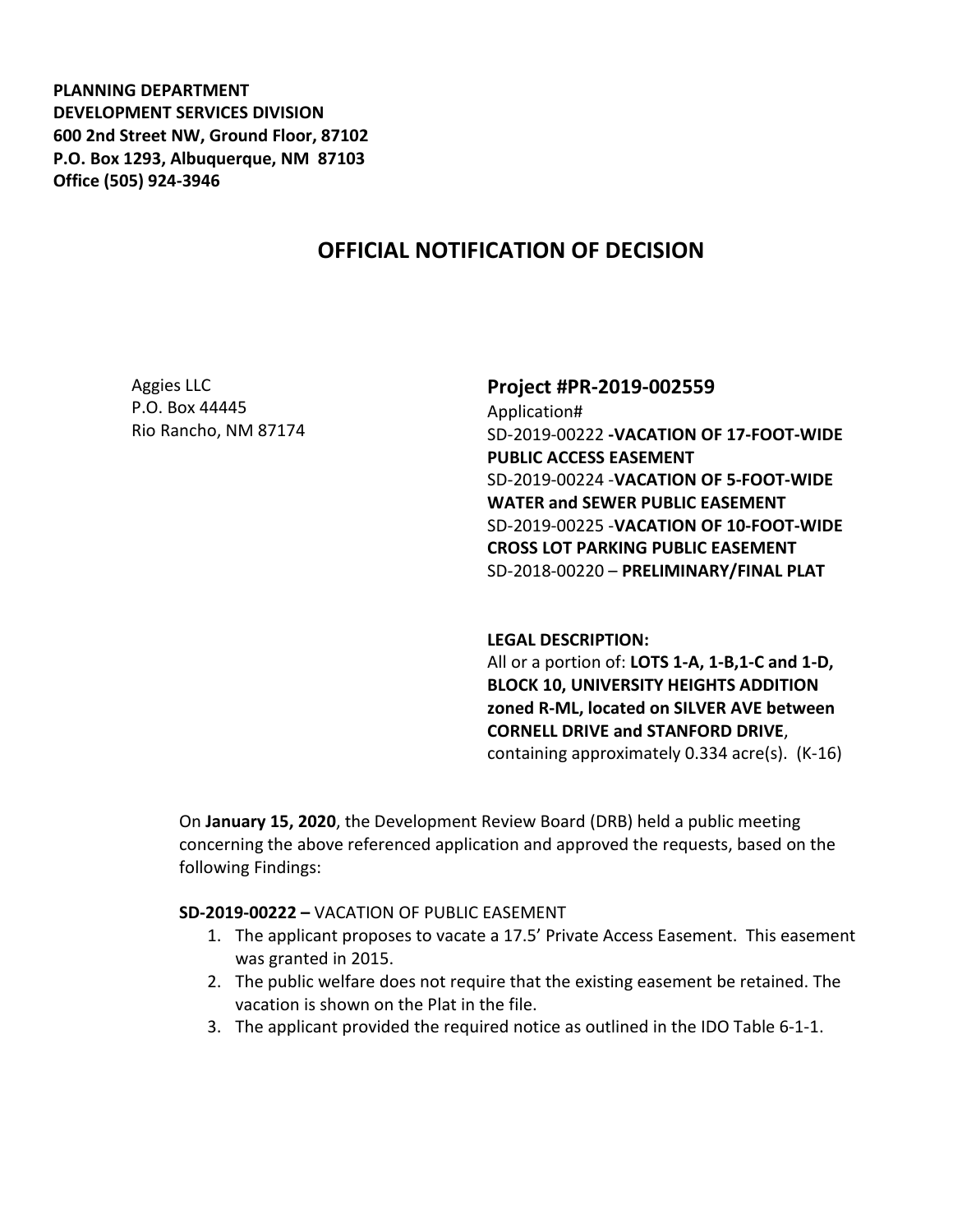Official Notice of Decision Project PR-2019-002559, SD-2019-00222, SD-2019-00224, SD-2019-00225, SD-2018-00220 Page 2 of 3

## **SD-2019-00224 –** VACATION OF PUBLIC EASEMENT

- 1. The applicant proposes to vacate a 5' Public Water and Sanitary Sewer Service Easement. This easement was granted in 2015.
- 2. The public welfare does not require that the existing easement be retained. The vacation is shown on the Plat in the file.
- 3. The applicant provided the required notice as outlined in the IDO Table 6-1-1.

### **SD-2019-00225 –** VACATION OF PUBLIC EASEMENT

- 1. The applicant proposes to vacate a 10' Cross Lot Parking Public Easement. This easement was granted in 2015.
- 2. The public welfare does not require that the existing easement be retained. The vacation is shown on the Plat in the file.
- 3. The applicant provided the required notice as outlined in the IDO Table 6-1-1.

## **SD-2018-00220** – PRELIMINARY/FINAL PLAT

- 1. This Plat replats and consolidates Lot 1-A, Lot 1-B, Lot 1-C, and Lot 1-D into Lot 1-A-1 and Lot 1-A-2.
- 2. The property is zoned R-ML. The lots meet the minimum lot requirements for the zoning category. Future development must be consistent with the underlying zoning.
- 3. The applicant provided the required notice as outlined in the IDO Table 6-1-1.

APPEAL: If you wish to appeal the decisions for the vacation or final plat (Preliminary Plats cannot be appealed according to the IDO), you must do so within 15 days of the DRB's decision or by **JANUARY 30, 2020.** The date of the DRB's decision is not included in the 15-day period for filing an appeal, and if the 15<sup>th</sup> day falls on a Saturday, Sunday or Holiday, the next working day is considered as the deadline for filing the appeal.

For more information regarding the appeal process, please refer to Section 14-16-6-4(U) of the Integrated Development Ordinance (IDO). A Non-Refundable filing fee will be calculated at the Land Development Coordination Counter and is required at the time the appeal is filed.

You will receive notification if any person files an appeal. If there is no appeal, you can receive Building Permits at any time after the appeal deadline quoted above, provided all conditions imposed at the time of approval have been met. Applicants submitting for building permit prior to the completion of the appeal period do so at their own risk. Successful applicants are reminded that there may be other City regulations of the IDO that must be complied with, even after approval of the referenced application(s).